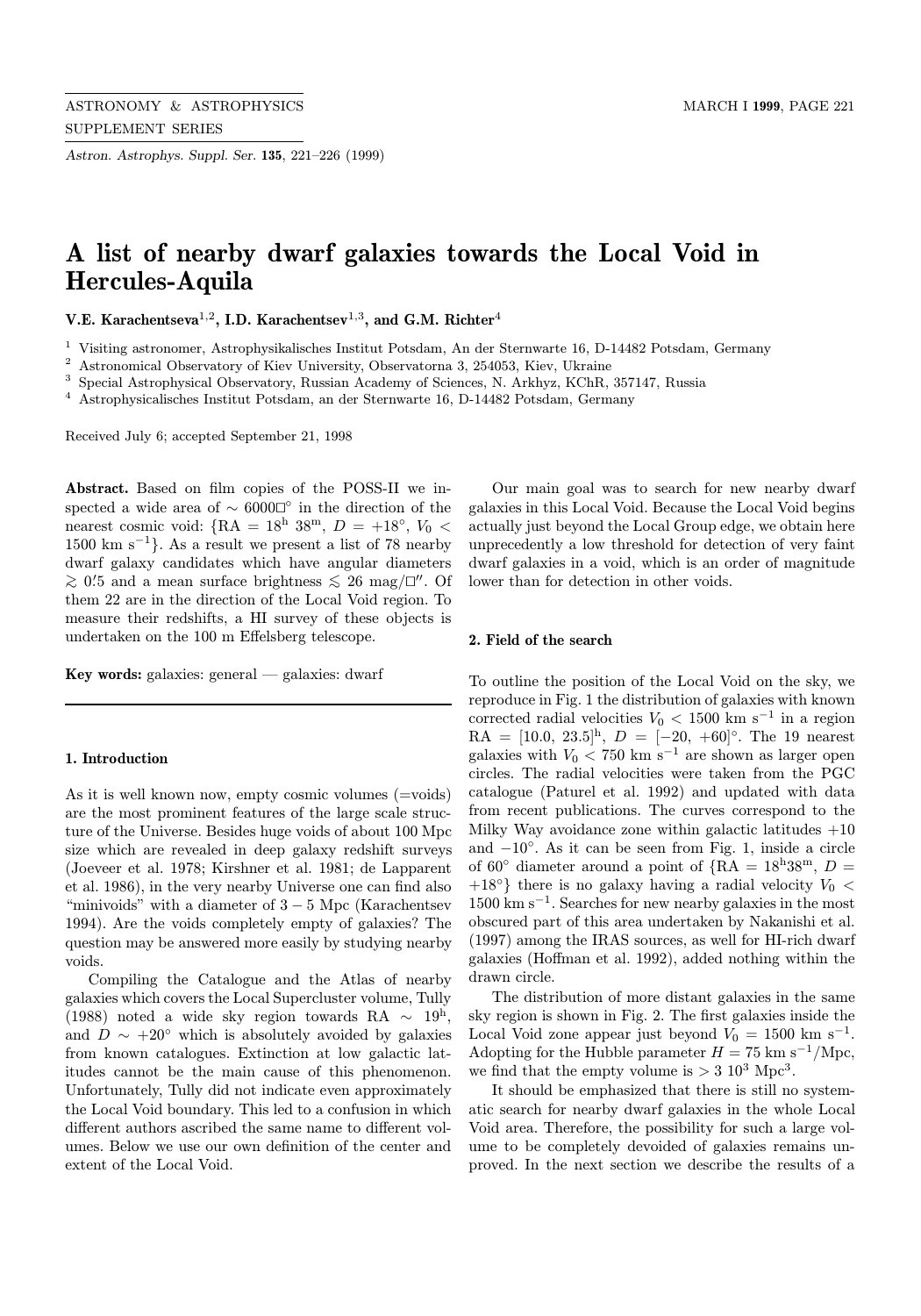

Fig. 1. Distribution of galaxies from PGC with radial velocities  $V_0$  < 1500 km s<sup>-1</sup> in the equatorial coordinates. The nearest galaxies with corrected radial velocities  $V_0 < 750$  km s<sup>-1</sup> are marked by larger circles. Two curves outline the Milky Way region with  $|b| < 10°$ . A circle of 60 degree diameter indicates the Hercules-Aquila void region



Fig. 2. The same as Fig. 1 but for more distant galaxies with  $1500 < V_0 < 2250$  km s<sup>-1</sup>

special survey for nearby dwarf galaxy candidates on almost the whole area of the Local Void.

#### 3. The list of dwarf galaxy candidates

To detect new dwarf galaxies we used  $J$  and  $R$  film copies of the Second Palomar Sky Survey, POSS-II. The high angular resolution of new photographic emulsions and their sensitivity to low contrast details permit the detection and classification with confidence of galaxies of small angular dimensions, especially of low surface brightness objects. Following the method described earlier (Karachentseva & Karachentsev  $1998 =$  Survey I), we searched for dwarf galaxies with angular diameters more than about 0.5 arcmin in a wide region limited to RA =  $[14.0, 23.5]$ <sup>h</sup>,  $D = [-3, +63]^\circ$ . Because in the previous Survey-I



Fig. 3. Distribution of new dwarf galaxy candidates in the same area (diamonds)

we searched for very nearby dwarf galaxies with  $V_0$  <  $500 \text{ km s}^{-1}$ , i.e. about 3 times lower than in the present survey, we relaxed slightly our criterion, not requiring signs of possible resolution of into stars.

We found 78 dwarf galaxy candidates, which are presented in Table 1. Here Col. 1 gives the object number indicating the POSS-II field number; Col. 2 contain the equatorial coordinates (epoch 1950.0); Col. 3 gives the major and minor angular diameters in arcmin measured on the blue and red films, respectively; Col. 4 gives the morphological type in the usual designations ("d" as a "dwarf" was omitted); Col. 5 gives a rough estimate of surface brightness: H-high (equal or brighter than for a normal spiral galaxy),  $L - low$ ,  $VL - very$  low,  $EL$ extremely low, i.e. invisible on POSS-I (this means a mean SB brighter than about 26 mag/ $\Box'$ ; Col. 6 gives the crossidentification with other lists (D or  $F$  — Schombert et al. 1992, BCh, 83 — Balkowski & Chamaraux 1983); Col. 7 gives the galaxy morphology description, or the heliocentric radial velocity and magnitude estimated from NED.

The distribution of the 78 galaxies from Table 1 is presented in Fig. 3 by diamonds. Obviously, the detected new objects are distributed more or less regularly over the whole studied area. This picture gives no indication of the Local Void. However, only redshift measurements for the new objects can show, if they fill the Local Void volume or not. A HI survey of the objects from Table 1 is presently in progress at the 100-m Effelsberg radio telescope. (Huchtmeier 1998).

#### 4. Discussion

As can be seen from Table 1, among 78 galaxy candidates, 59 are not in previous lists. For the 8 galaxies with known radial velocities the median is  $+1690 \text{ km s}^{-1}$ , which shows that they are actually dwarfs.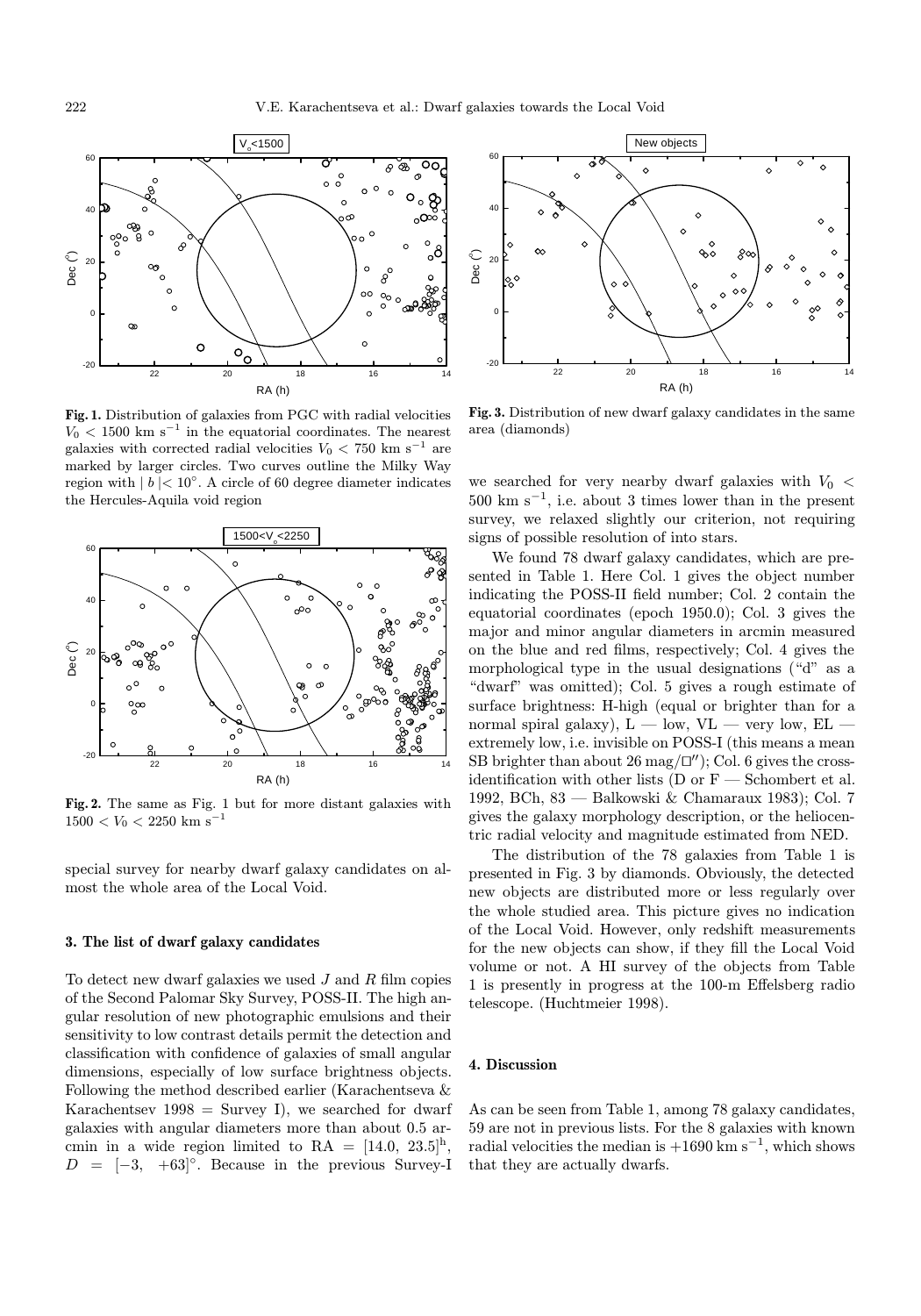Table 1. List of new dwarf galaxy candidates towards the Local Void

| Object | RA                               | DEC.                 |                                        | $(a \times b)_{\rm b}$ | Type           | SB               | Identification        | <b>Notes</b>             |
|--------|----------------------------------|----------------------|----------------------------------------|------------------------|----------------|------------------|-----------------------|--------------------------|
|        | (1950)<br>(2)                    |                      | $(a \times b)_{r}$<br>$\overline{(3)}$ |                        |                |                  |                       |                          |
| (1)    | $13^{\rm h}55^{\rm m}16{\rm s}8$ | $+08^{\circ}04'51''$ |                                        |                        | (4)            | $\overline{(5)}$ | (6)<br>D721-17        | $\overline{(7)}$         |
| 721.2  |                                  |                      | 0.50<br>$0.60\,$                       | 0.30<br>0.45           | $_{\rm Ir}$    | L                |                       |                          |
| 721.3  | 14 03 58.2                       | $+093543$            | $\rm 0.85$                             | $0.25\,$               | Im             | L                | D721-03               | comet-like               |
|        |                                  |                      | $0.80\,$                               | 0.30                   |                |                  |                       |                          |
| 384.4  | 14 05 01.5                       | $+35$ 17 47          | 1.10                                   | 0.65                   | Ir             | $\mathbf L$      |                       | resolved?, blue          |
|        |                                  |                      | 1.00                                   | $0.60\,$               |                |                  |                       |                          |
| 650.2  | 14 13 57.0                       | $+140624$            | 1.10                                   | 1.10                   | PN?            | $\rm{VL}$        | F650-01               |                          |
|        |                                  |                      | 0.80                                   | 0.80                   |                |                  |                       |                          |
| 794.1  | 14 14 26.1                       | $+04$ 03 55          | 1.00<br>0.90                           | 0.65                   | Ir             | L                | BCh, 83               | patchy                   |
| 866.1  | 14 14 28.9                       | $-01$ 16 24          | 1.00                                   | 0.45<br>0.50           | Ir             | L                |                       | patchy                   |
|        |                                  |                      |                                        |                        |                |                  |                       |                          |
| 650.1  | 14 14 44.3                       | $+13\;54\;59$        | 0.60                                   | 0.50                   | Ir             | L                |                       |                          |
|        |                                  |                      | 0.55                                   | 0.50                   |                |                  |                       |                          |
| 794.2  | 14 16 45.4                       | $+03$ 21 08          | 1.30                                   | 0.80                   | Ir?            | L                | <b>BCh</b> , 83       |                          |
|        |                                  |                      |                                        |                        |                |                  |                       |                          |
| 511.1  | 14 24 47.9                       | $+225451$            | 0.90                                   | 0.60                   | Sph?           | ${\rm VL}$       |                       |                          |
|        |                                  |                      | 0.80                                   | 0.60                   |                |                  |                       |                          |
| 447.2  | 14 30 10.3                       | $+31$ 43 45          | 0.65                                   | $0.50\,$               | Ir             | L                |                       |                          |
|        |                                  |                      | 0.65                                   | 0.50                   | Ir             | L                |                       |                          |
| 176.3  | 14 43 14.7                       | $+55$ 47 56          | 0.80                                   | 0.55                   |                |                  |                       |                          |
| 651.1  | $14\ 44\ 01.3$                   | $+142518$            | $1.20\,$                               | 0.75                   | Ir             | L                | ${\rm F651\text{-}2}$ | $V_{\rm h} = 1789$       |
|        |                                  |                      | 1.15                                   | 0.65                   |                |                  |                       |                          |
| 386.1  | 14 46 50.0                       | $+34$ 54 58          | 1.10                                   | $0.90\,$               | $\mathrm{Sm}?$ | L                | <b>UGC 9540</b>       |                          |
|        |                                  |                      |                                        |                        |                |                  |                       |                          |
| 868.3  | 14 52 09.8                       | $+01$ 21 50          | 0.50                                   | 0.30                   | Ir             | L                | (ISI, 96)             | distant?, $17.8^{\rm m}$ |
|        |                                  |                      |                                        |                        |                |                  |                       |                          |
| 868.2  | 15 01 22.7                       | $+00$ 37 25          | 0.50                                   | 0.35                   | Ir             | L                |                       | red knot                 |
| 868.1  | 15 01 58.2                       | $-02$ 23 35          | 1.00                                   | 0.70                   | Ir             | H                |                       |                          |
|        |                                  |                      | -                                      |                        |                |                  |                       |                          |
| 724.1  | $15\ 08\ 46.1$                   | $+11$ 13 13          | 0.45                                   | 0.30                   | Ir             | $\mathbf L$      |                       | bluish                   |
|        |                                  |                      | 0.40                                   | 0.30                   |                |                  |                       |                          |
| 653.1  | 15 15 35.5                       | $+162927$            | 0.50                                   | 0.45                   | Ir             | $\rm H$          | $MCG3-39-9$           | blue, $15.7^{\rm m}$     |
|        |                                  |                      | 0.50                                   | 0.45                   |                |                  |                       |                          |
| 171.3  | 15 20 44.7                       | $+572917$            | 0.90                                   | 0.60                   | Ir             | $\rm{VL}$        |                       | blue                     |
|        |                                  |                      | $\overline{\phantom{a}}$               |                        |                |                  |                       |                          |
| 797.2  | $15\ 28\ 36.0$                   | $+035958$            | 1.30                                   | 0.90                   | Sm             | L                |                       | distant?                 |
| 582.1  | 15 34 47.4                       | $+20\;57\;31$        | 1.20<br>1.1:                           | 1.00<br>0.8:           | SB?            | L                | F <sub>583</sub> -2   | $V_{\rm h} = 1720$       |
|        |                                  |                      | 1.1:                                   | 0.8:                   |                |                  |                       |                          |
| 583.1  | 15 43 27.7                       | $+172804$            | 1.50                                   | 1.00                   | SB?            | L                | ${\rm F}583\text{-}5$ | $15.83^{\rm m}$          |
|        |                                  |                      |                                        |                        |                |                  |                       |                          |
| 655.1  | 16 11 05.1                       | $+17$ 19 07          | 1.40                                   | 0.90                   | Sm             | L                | $UGC$ 10281           | $V_{\rm h} = 1080$       |
|        |                                  |                      | 1.30                                   | 0.80                   |                |                  |                       |                          |
| 799.1  | 16 11 25.5                       | $+023920$            | 0.70                                   | 0.50                   | Ir             | L                |                       |                          |
|        |                                  |                      | 0.70                                   | $0.50\,$               |                |                  |                       |                          |
| 178.2  | 16 12 37.3                       | $+542946$            | 1.10                                   | 0.65                   | Ir             | L                |                       | blue                     |
|        |                                  |                      | $\overline{\phantom{0}}$               |                        |                | L                |                       |                          |
| 656.1  | 16 14 28.2                       | $+16$ 12 30          | 0.45<br>0.40                           | 0.40<br>0.35           | Ir             |                  |                       |                          |
| 586.1  | 16 38 47.8                       | $+220045$            | 0.40                                   | 0.20                   | Ir?            | L                |                       | near a bright            |
|        |                                  |                      | 0.35                                   | 0.20                   |                |                  |                       | $_{\rm star}$            |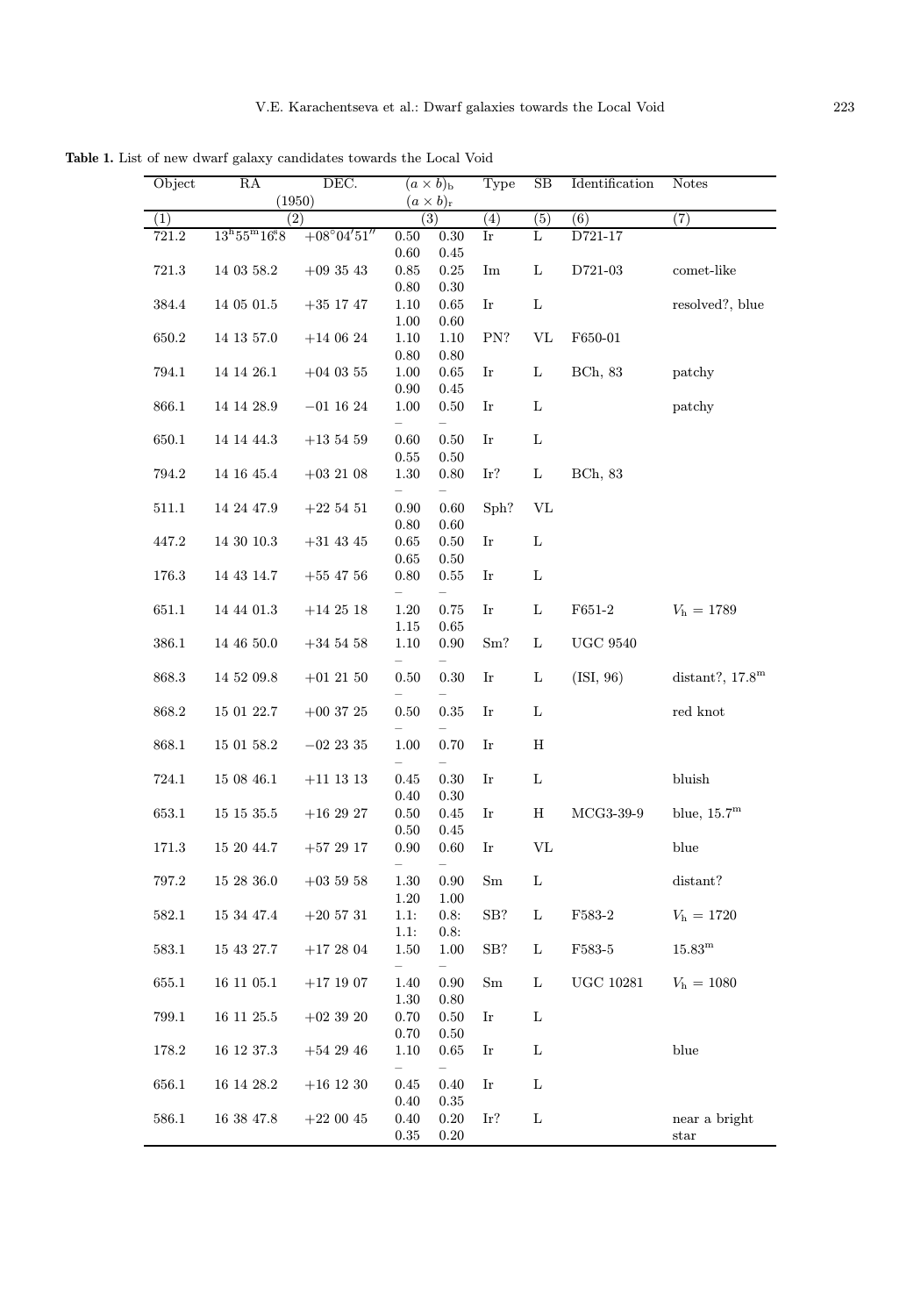Table 1. continued

| (1)       |                | $\overline{(2)}$ |            | $\overline{(3)}$         | (4) | (5)         | (6)                   | (7)                       |
|-----------|----------------|------------------|------------|--------------------------|-----|-------------|-----------------------|---------------------------|
| 801.1     | $16\ 43\ 30.2$ | $+02$ 44 39      | 1.00       | $0.30\,$                 | Ir? | VL          |                       | bright nucl.+             |
|           |                |                  |            |                          |     |             |                       | blue halo                 |
| 586.2     | 16 46 13.8     | $+22$ 25 27      | 0.70       | $\rm 0.35$               | SB? | L           |                       | blue                      |
|           |                |                  | 0.55       | $\rm 0.35$               |     |             |                       |                           |
| 802.3     | $16\ 54\ 13.8$ | $+08$ 04 34      | 1.10       | 0.85                     | Sm? | $\rm{VL}$   |                       |                           |
|           |                |                  | 0.85       | 0.50                     |     |             |                       |                           |
|           | 16 56 27.4     |                  | 0.70       | $\rm 0.35$               | Ir  | L           |                       |                           |
| 518.1     |                | $+23$ 16 50      |            |                          |     |             |                       | smoothed, blue            |
|           |                |                  | 0.55       | 0.30                     |     |             |                       |                           |
| 587.1     | 16 59 25.4     | $+210755$        | 0.45       | 0.40                     | Ir  | L           |                       |                           |
|           |                |                  |            |                          |     |             |                       |                           |
| 802.2     | 17 07 31.2     | $+075055$        | 2.10       | 0.90                     | Sm  | L           |                       | $\,$ no nuclea            |
|           |                |                  | 1.70       | 0.70                     |     |             |                       |                           |
| 659.1     | 17 10 24.5     | $+13\;57\;58$    | 0.50       | 0.30                     | Ir  | L           |                       | blue                      |
|           |                |                  | 0.40       | 0.30                     |     |             |                       |                           |
| 804.6     | 17 28 26.6     | $+06$ 22 25      | 0.45       | 0.30                     | Ir  | L           |                       | comp.? of N6384           |
|           |                |                  |            |                          |     |             |                       | having $V_{\rm h}$ = 1665 |
| 804.1     | 17 43 45.0     | $+020804$        | 1.10       | 0.75                     | Sm? | L           |                       |                           |
|           |                |                  |            | -                        |     |             |                       |                           |
| 589.3     | 17 44 57.1     | $+22$ 21 47      | 0.70       | 0.40                     | Ir  | L           |                       |                           |
|           |                |                  | 0.60       | 0.35                     |     |             |                       |                           |
| 521.2     | 17 46 40.7     | $+26$ 13 01      | 0.80       | 0.45                     | Ir  | L           | ${\rm F}520\text{-}3$ |                           |
|           |                |                  | 0.75       | 0.40                     |     |             |                       |                           |
| 589.2     | 17 56 53.7     | $+21\ 51\ 02$    | 0.60       | 0.35                     | Ir  | VL          |                       |                           |
|           |                |                  | 0.40       | 0.25                     |     |             |                       |                           |
| 521.1     | 18 03 01.7     | $+23\ 08\ 12$    | 1.30       | 0.90                     | Ir  | L           |                       | near $U11111/13$          |
|           |                |                  | 1.10       | $0.70\,$                 |     |             |                       | with $V_{\rm h}$ = 2550   |
| 877.2     | 18 06 14.5     | $+002210$        | -          | $\equiv$                 | PN? | EL          |                       | near PN18034+0022         |
|           |                |                  |            |                          |     |             |                       |                           |
|           |                |                  | 1.80       | 1.60                     |     |             |                       |                           |
| 335.1     | 18 09 09.0     | $+37$ 14 09      | 0.45       | 0.40                     | Ir  | L           |                       | distant?                  |
|           |                |                  | 0.40       | 0.35                     |     |             |                       |                           |
| 734.1     | 18 14 54.8     | $+095804$        | 0.70       | 0.60                     | Sm? | L           |                       | distant?                  |
|           |                |                  | 0.60       | 0.50                     |     |             |                       |                           |
| 457.1     | 18 33 48.0     | $+31$ 02 18      | 0.70       | 0.60                     | Ir  | L           |                       |                           |
|           |                |                  |            | $\overline{\phantom{0}}$ |     |             |                       |                           |
| 882.1     | 19 30 40.0     | $-00$ 43 45      | 1.00       | 0.90                     | Ir  | L           | CGMW 3-4255           | Roman et al., 96          |
|           |                |                  | 0.90       | 0.80                     |     |             |                       |                           |
| 185.1     | $19\ 35\ 28.2$ | $+54$ 31 33      | 0.85       | 0.65                     | Ir  | L           |                       |                           |
|           |                |                  |            |                          |     |             |                       |                           |
| 284.2     | 19 55 54.0     | $+420734$        | 0.85       | 0.45                     | Ir  | L           |                       |                           |
|           |                |                  | $0.65\,$   | 0.40                     |     |             |                       |                           |
| 142.3     | 19 57 14.7     | $+622909$        | 0.90       | 0.45                     | Ir  | L           |                       | patchy, bluish            |
|           |                |                  | 0.70       | 0.45                     |     |             |                       |                           |
| $284.1\,$ | 195913.1       | $+42$ 09 05      | 0.70       | $\rm 0.35$               | Ir  | L           |                       |                           |
|           |                |                  | $\,0.65\,$ | 0.35                     |     |             |                       |                           |
| 740.1     | 20 08 49.0     | $+104642$        | 0.60       | 0.40                     | Ir  | L           |                       | bluish                    |
|           |                |                  | $0.60\,$   | 0.40                     |     |             |                       |                           |
| $233.1\,$ | $20\ 19\ 52.6$ | $+52$ 18 26      | 0.75       | 0.35                     | Ir  | L           |                       | distant?                  |
|           |                |                  |            |                          |     |             |                       |                           |
|           | $20\ 28\ 05.4$ |                  | 0.50       | 0.20                     | Ir  | $\rm{VL}$   |                       | smoothed                  |
| 741.1     |                | $+103556$        | 0.80       | 0.20                     |     |             |                       |                           |
|           |                |                  | 0.80       | $0.20\,$                 |     |             |                       |                           |
| 884.3     | 20 30 49.1     | $+01$ 23 35      | 0.65       | 0.30                     | Ir? | L           |                       | distant?                  |
|           |                |                  | 0.55       | 0.30                     |     |             |                       |                           |
| 885.2     | 20 33 23.7     | $-01$ 29 25      | 0.75       | 0.30                     | Ir  | L           |                       | distant?                  |
|           |                |                  | 0.75       | 0.25                     |     |             |                       |                           |
| 144.2     | 20 44 15.2     | $+60$ 13 40      | 0.60       | 0.40                     | Ir  | L           |                       | comet-like,               |
|           |                |                  |            |                          |     |             |                       | comp. N6946?              |
| 144.1     | 20 47 11.5     | $+582556$        | 0.70       | $0.45\,$                 | Ir  | $\mathbf L$ |                       | comp. N6946?              |
|           |                |                  | -          |                          |     |             |                       |                           |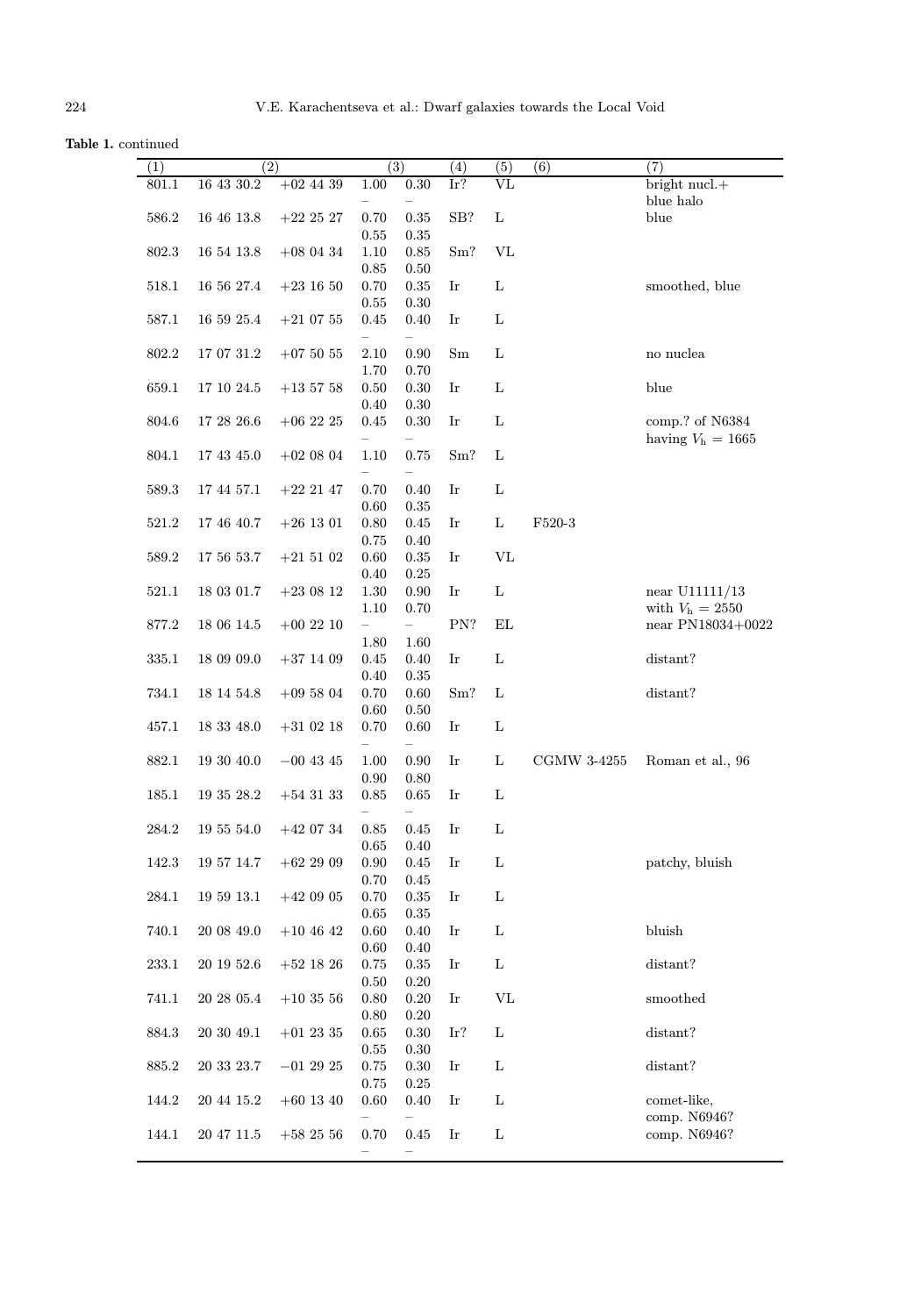Table 1. continued

| (1)       | $\overline{(2)}$ |               | (3)          |                          | (4)  | (5)         | (6)          | (7)                          |
|-----------|------------------|---------------|--------------|--------------------------|------|-------------|--------------|------------------------------|
| 144.5     | 20 46 36.5       | $+625303$     | 0.50         | 0.45                     | Ir   | L           |              | 3 knots at SW,               |
|           |                  |               |              |                          |      |             |              | comp. N6946??                |
| $144.3\,$ | $20\ 48\ 19.1$   | $+57504$      | 2.10         | $0.20\,$                 | Sm   | $\rm{VL}$   | <b>IRAS</b>  | edge-on,                     |
|           |                  |               |              |                          |      |             |              | $V_{\rm h}$ = 2763           |
| 144.4     | $21\ 02\ 02.8$   | $+570517$     | 2.30         | 1.40                     | Ir   | VL          |              | isolated cirrus?             |
|           |                  |               |              |                          |      |             |              | knots?                       |
| 144.6     | 21 04 30.6       | $+570015$     | 0.70         | 0.50                     | Ir   | $\rm{VL}$   |              |                              |
|           |                  |               |              |                          |      |             |              |                              |
| 530.1     | 21 16 29.6       | $+260456$     | 1.00         | 0.65                     | Sm?  | L           |              | distant?                     |
|           |                  |               | 0.80         | 0.60                     |      |             |              |                              |
| 236.1     | $21\ 29\ 04.3$   | $+522824$     | -            | $\overline{\phantom{0}}$ | Ir?  | EL          | $Dw095+1.0?$ | $V_{\rm h} = +159$ , Henning |
| 344.1     | 21 53 40.8       | $+40$ 14 05   | 1.10<br>0.60 | 0.60<br>0.35             | Ir   | Г           |              | et al., 98<br>smoothed       |
|           |                  |               | 0.60         | 0.35                     |      |             |              |                              |
| 344.3     | 21 58 05.5       | $+41$ 47 15   | 1.0:         | $0.6\,$                  | Ir   | <b>VL</b>   |              | structured                   |
|           |                  |               | $0.6\,$      | 0.45                     |      |             |              |                              |
| 344.2     | 22 00 02.0       | $+41\;54\;27$ | 0.60         | 0.40                     | Ir   | L           |              |                              |
|           |                  |               | $0.50\,$     | $0.40\,$                 |      |             |              |                              |
| 404.2     | 22 04 08.9       | $+372525$     | 1.00         | 0.60                     | Ir?  | $\rm{VL}$   |              |                              |
|           |                  |               | -            | $\overline{\phantom{0}}$ |      |             |              |                              |
| 404.1     | 22 04 12.3       | $+370631$     | 0.45         | 0.30                     | Ir?  | Г           |              | blue                         |
|           |                  |               |              |                          |      |             |              |                              |
| 289.2     | 22 09 43.2       | $+45$ 21 45   | 2.00         | 1.40                     | Sm   | L           |              |                              |
|           |                  |               | 1.80         | 1.20                     |      |             |              |                              |
| 289.3     | 22 09 54.9       | $+45\ 25\ 12$ | 0.70         | 0.40                     | Ir   | $\mathbf L$ |              |                              |
|           |                  |               | 0.55         | 0.35                     |      |             |              |                              |
| 602.4     | $22\ 25\ 44.2$   | $+23\ 07\ 08$ | 0.65         | 0.55                     | Ir   | $\mathbf L$ | F533-1       | $V_{\rm h} = 1278$           |
|           |                  |               | 0.60         | 0.55                     |      |             |              |                              |
| 345.1     | 22 28 24.7       | $+382830$     | 1.2:         | 0.80                     | Ir   | VL          |              |                              |
|           |                  |               | $0.90\,$     | 0.60                     |      |             |              |                              |
| 534.1     | 22 33 48.4       | $+23\;27\;02$ | 0.75<br>0.70 | 0.55                     | Ir?  | L           | $F533-v1$    | $17.24^{\rm m}$              |
| 534.2     | $22\ 33\ 17.5$   | $+23\ 20\ 50$ | 0.35         | 0.55<br>$\rm 0.35$       | Sph? | ${\rm VL}$  |              | $comp.(?)$ of a pair         |
|           |                  |               | 0.30         | 0.30                     |      |             |              | N7332/9 w. $V_h = 1300$      |
| 748.3     | 23 08 19.5       | $+125801$     | 1.10         | 0.65                     | Ir   | VL          |              |                              |
|           |                  |               | 1.00         | 0.50                     |      |             |              |                              |
| $749.1\,$ | 23 17 39.6       | $+102057$     | 0.60         | 0.35                     | Ir   | $\mathbf L$ |              | knots                        |
|           |                  |               | 0.55         | $\rm 0.35$               |      |             |              |                              |
| 536.1     | 23 19 09.1       | $+254955$     | $0.65\,$     | $0.45\,$                 | Ir   | L           |              | bluish                       |
|           |                  |               | 0.25         | 0.25                     |      |             |              |                              |
| 749.3     | 23 22 46.2       | $+12\ 26\ 26$ | 0.60         | 0.40                     | Ir   | L           | $F677-v4$    | $V_{\rm h} = 3664$           |
|           |                  |               | 0.50         | 0.40                     |      |             |              |                              |
| 605.2     | 23 28 31.1       | $+220957$     | 0.55         | 0.45                     | Ir   | L           |              | arched, blue                 |
|           |                  |               | 0.45         | 0.40                     |      |             |              |                              |

Considering the distribution of nearby galaxies in approximately the same sky region, Nakanishi et al. (1997) determined the position of the Local Void to be about  $RA = 21.0<sup>h</sup>$ ,  $D = +12<sup>°</sup>$ , which is 32° away from the above mentioned location. According to them the Local Void center corresponds to  $V^{\text{h}} = 2500 \text{ km s}^{-1}$ . Apparently, we have here two different voids which are located near each other. To prevent confusions, we propose to call the nearest empty volume the "Hercules-Aquila Void", and the other one the "Pegasus-Delphinus Void".

Hoffman et al. (1992) have studied the Hercules-Aquila Void center in the HI line for low-mass gas clouds and HIrich dwarf galaxies. None were found within 2200 km s<sup> $-1$ </sup>. For the mean Local Volume distance, ∼10 Mpc, a detection threshold in the HI line about 0.5 Jy km s<sup> $-1$ </sup> corresponds to a hydrogen mass limit of  $10^7$  solar masses.

## 5. Concluding remarks

Using the present data on redshifts for nearby galaxies we determined a more accurate center position and a